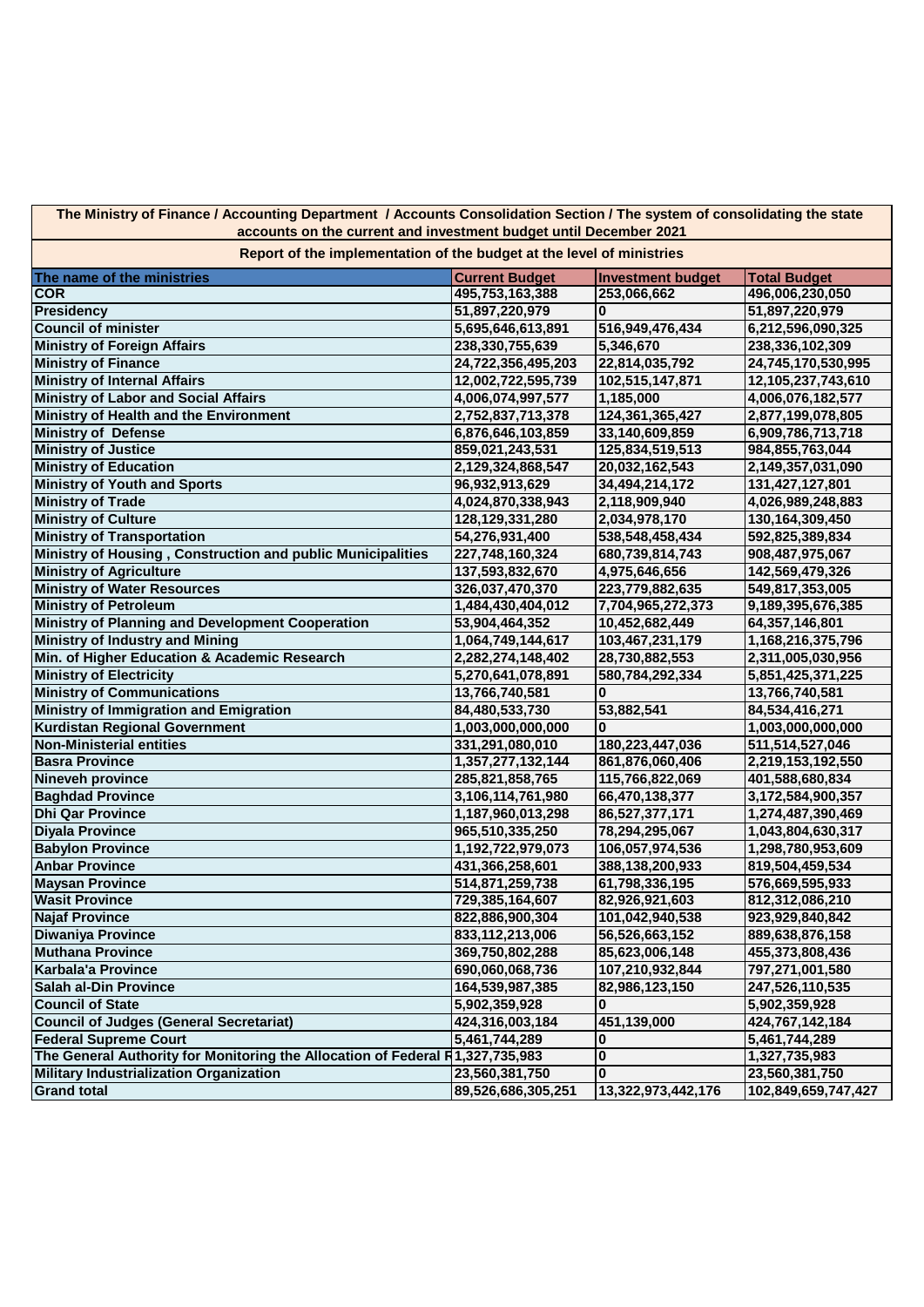| The Ministry of Finance / Accounting Department / Accounts Consolidation Section / The system of consolidating the state accounts on the current and investment budget until December 2021 |                           |                         |                    |                          |                                                 |                                       |                       |                             |                            |                 |                     |
|--------------------------------------------------------------------------------------------------------------------------------------------------------------------------------------------|---------------------------|-------------------------|--------------------|--------------------------|-------------------------------------------------|---------------------------------------|-----------------------|-----------------------------|----------------------------|-----------------|---------------------|
| Report actual expenditures, the level of ministries by the economic classification for the current budget                                                                                  |                           |                         |                    |                          |                                                 |                                       |                       |                             |                            |                 |                     |
| current expenses                                                                                                                                                                           |                           |                         |                    |                          | <b>Special programs</b>                         |                                       |                       |                             |                            |                 |                     |
| The name of the ministries                                                                                                                                                                 | <b>Salaries and wages</b> | <b>Supplies service</b> | Intermediate goods | <b>Asset maintenance</b> | <b>Grants and subsidies</b><br>and debt service | <b>Commitments and</b><br>foreign aid | <b>Social Welfare</b> | <b>Capital expenditures</b> | indebtedness(debt service) |                 | The sum of ministry |
| <b>COR</b>                                                                                                                                                                                 | 410,697,481,692           | 16,800,534,144          | 2,856,076,203      | 6.811.071.373            | 51,061,451,072                                  | 1,029,766,829                         | 2.136.639.052         | 3,701,365,168               |                            | 658.777.855     | 495,753,163,388     |
| Presidency                                                                                                                                                                                 | 36,890,031,630            | 6,279,742,451           | 3,648,257,132      | 3,132,365,466            | 625,143,750                                     |                                       |                       | 1,321,680,550               |                            |                 | 51,897,220,979      |
| <b>Council of minister</b>                                                                                                                                                                 | 4,505,703,348,154         | 108,334,373,785         | 68,088,115,425     | 49,981,272,164           | 753,281,764,854                                 | 384.890.567                           | 123.361.033           | 62,940,465,769              |                            | 146,809,022,141 | 5,695,646,613,891   |
| <b>Ministry of Foreign Affairs</b>                                                                                                                                                         | 142,730,965,844           | 52,678,119,895          | 4,241,378,531      | 4,427,088,799            | 2,306,617,969                                   | 31.029.978.541                        |                       | 916.606.060                 |                            |                 | 238,330,755,639     |
| <b>Ministry of Finance</b>                                                                                                                                                                 | 132,176,208,395           | 9,104,251,496           | 3,694,709,328      | 4,000,919,475            | 5,291,642,583,173                               |                                       | 13,478,929,397,863    | 4,472,856,853               | 5,790,602,479,719          | 7,733,088,900   | 24,722,356,495,203  |
| <b>Ministry of Internal Affairs</b>                                                                                                                                                        | 11.712.291.279.393        | 23,528,808,444          | 132,835,500,122    | 74,669,896,973           | 4,471,141,169                                   | 892.976.990                           | 91.542.900            | 53.762.670.748              |                            | 178.779.000     | 12,002,722,595,739  |
| Ministry of Labor and Social Affairs                                                                                                                                                       | 65.667.679.689            | 3,016,693,902           | 2,416,004,379      | 2,896,188,690            | 556,236,050                                     | 246.500.000                           | 3.926.494.498.747     | 3,796,277,020               |                            | 984,919,100     | 4,006,074,997,577   |
| Ministry of Health and the Environment                                                                                                                                                     | 1,244,401,676,049         | 38,390,028,228          | 1.120.680.975.921  | 41,849,175,156           | 2,721,525,000                                   | 463.754.950                           | 155,155,000           | 67.941.597.216              |                            | 236.233.825.858 | 2,752,837,713,378   |
| <b>Ministry of Defense</b>                                                                                                                                                                 | 6,752,599,700,661         | 4,941,845,021           | 67,697,480,340     | 7,996,612,358            | 10.074.598.144                                  |                                       | 30,884,001,000        | 2.451.866.335               |                            |                 | 6,876,646,103,859   |
| <b>Ministry of Justice</b>                                                                                                                                                                 | 411,593,049,158           | 13,694,777,916          | 282.936.805.757    | 144,567,422,320          | 53,955,480                                      | 7.250.000                             | 101,957,000           | 6.060.400.400               |                            | 5.625.500       | 859,021,243,531     |
| <b>Ministry of Education</b>                                                                                                                                                               | 2,002,109,859,894         | 7,107,642,164           | 44,657,533,787     | 62,087,831,996           | 9,737,778,657                                   | 8,410,000                             | 498,577,000           | 3,115,785,050               |                            | 1,450,000       | 2,129,324,868,547   |
| <b>Ministry of Youth and Sports</b>                                                                                                                                                        | 42,671,642,503            | 692,913,317             | 618,488,966        | 817,091,070              | 51,516,948,123                                  | 175,039,650                           |                       | 440,790,000                 |                            |                 | 96,932,913,629      |
| <b>Ministry of Trade</b>                                                                                                                                                                   | 31.177.934.944            | 2,246,020,341           | 257.974.612        | 162.325.900              | 2.559.626.512.048                               | 33.919.850                            | 1.431.365.651.248     |                             |                            |                 | 4,024,870,338,943   |
| <b>Ministry of Culture</b>                                                                                                                                                                 | 99,775,396,702            | 695,939,154             | 833,097,279        | 4,379,517,761            | 21,001,870,520                                  |                                       |                       |                             |                            | 1,443,509,864   | 128, 129, 331, 280  |
| <b>Ministry of Transportation</b>                                                                                                                                                          | 18,110,425,059            | 647,710,436             | 356,423,023        | 324,757,850              | 34,684,301,000                                  |                                       | 153,314,032           |                             |                            |                 | 54,276,931,400      |
| Ministry of Housing, Construction and public Municipalities                                                                                                                                | 117,790,540,441           | 4,199,961,431           | 2,358,571,014      | 1,370,006,385            | 101,999,142,053                                 |                                       |                       | 29,939,000                  |                            |                 | 227,748,160,324     |
| <b>Ministry of Agriculture</b>                                                                                                                                                             | 133,124,424,992           | 1,341,374,414           | 846,428,072        | 384,586,550              | 593,924,092                                     | 1,303,374,550                         |                       | $-280.000$                  |                            |                 | 137,593,832,670     |
| <b>Ministry of Water Resources</b>                                                                                                                                                         | 217,519,984,577           | 3,980,429,756           | 5,499,872,839      | 27,465,556,921           | 8,152,947,595                                   | 22,444,927                            |                       | 4,209,365,583               |                            | 59,186,868,172  | 326,037,470,370     |
| <b>Ministry of Petroleum</b>                                                                                                                                                               | 26,980,743,113            | 239,420,870,637         | 135,963,800        | 59,830,162               | 1,217,832,996,300                               |                                       |                       |                             |                            |                 | 1,484,430,404,012   |
| Ministry of Planning and Development Cooperation                                                                                                                                           | 44,303,108,427            | 2,261,591,723           | 532,966,934        | 866,614,037              | 93,413,250                                      | 1,404,314,821                         | 927,774,365           | 78,577,219                  |                            | 3,436,103,576   | 53,904,464,352      |
| Ministry of Industry and Mining                                                                                                                                                            | 35,103,453,442            | 932,795,086             | 552,215,246        | 269,598,526              | 1,027,772,063,317                               |                                       |                       | 119,019,000                 |                            |                 | 1,064,749,144,617   |
| Min. of Higher Education & Academic Research                                                                                                                                               | 2,264,645,787,289         | 3,123,005,840           | 4,086,948,181      | 3,519,715,004            | 5,149,873,768                                   | 375,569,027                           |                       | 607,691,924                 |                            | 765,557,369     | 2,282,274,148,402   |
| <b>Ministry of Electricity</b>                                                                                                                                                             | 50,773,253,123            | 1,576,830,766           | 4,272,139,629,528  | 848,109,296              | 945,105,882,178                                 |                                       |                       | 197,374,000                 |                            |                 | 5,270,641,078,891   |
| <b>Ministry of Communications</b>                                                                                                                                                          | 11,852,973,837            | 718,637,061             | 414,334,700        | 279,555,000              | 1,550,000                                       | 257.603.883                           | 236,836,100           | 5,250,000                   |                            |                 | 13,766,740,581      |
| Ministry of Immigration and Emigration                                                                                                                                                     | 13,291,979,434            | 1,138,684,226           | 294.583.754        | 219,361,000              | 26,917,000                                      |                                       | 69,405,573,316        | 103,435,000                 |                            |                 | 84,480,533,730      |
| <b>Kurdistan Regional Government</b>                                                                                                                                                       | 1.003.000.000.000         |                         |                    |                          |                                                 |                                       |                       |                             |                            |                 | 1.003.000.000.000   |
| <b>Non-Ministerial entities</b>                                                                                                                                                            | 210,101,710,886           | 6,321,196,884           | 2,029,963,849      | 6,140,650,750            | 8,270,115,689                                   | 43.500.000                            |                       | 930.317.800                 |                            | 97,453,624,152  | 331,291,080,010     |
| <b>Basra Province</b>                                                                                                                                                                      | 1,118,736,771,805         | 5,970,489,786           | 20,610,583,819     | 43,134,761,431           | 165,762,542,821                                 |                                       | 1.214.450.399         | 1.648.196.750               |                            | 199.335.333     | 1,357,277,132,144   |
| Nineveh province                                                                                                                                                                           | 35.910.789.898            | 745,077,394             | 610.024.736        | 237,543,750              | 219,393,119,697                                 |                                       |                       | 160.317.000                 |                            | 28,764,986,290  | 285.821.858.765     |
| <b>Baghdad Province</b>                                                                                                                                                                    | 2,824,279,184,158         | 19,370,205,990          | 91,768,100,099     | 46,884,823,034           | 71,687,853,002                                  | ١n                                    | 495,019,449           | 51,369,920,428              |                            | 259,655,820     | 3,106,114,761,980   |
| <b>Dhi Qar Province</b>                                                                                                                                                                    | 1,061,220,487,250         | 5.014.932.087           | 21.210.847.406     | 12.825.403.735           | 78,878,120,240                                  | ١n                                    | 137.160.000           | 8.551.518.045               |                            | 121.544.535     | 1.187.960.013.298   |
| <b>Divala Province</b>                                                                                                                                                                     | 820.726.921.476           | 9.278.209.744           | 23.005.520.204     | 8.956.622.677            | 75.067.235.676                                  | $\Omega$                              | 222.609.000           | 3.658.855.580               |                            | 24.594.360.893  | 965.510.335.250     |
| <b>Babylon Province</b>                                                                                                                                                                    | 1,047,824,011,842         | 4,977,843,373           | 12,927,327,089     | 34, 348, 254, 587        | 69,272,278,168                                  |                                       | 357,338,982           | 22,672,511,810              |                            | 343,413,222     | 1,192,722,979,073   |
| <b>Anbar Province</b>                                                                                                                                                                      | 50,109,212,148            | 149,299,150             | 477,097,600        | 360,429,750              | 189,016,902,510                                 | ١n                                    |                       | 2,167,774,000               |                            | 189,085,543,443 | 431,366,258,601     |
| <b>Maysan Province</b>                                                                                                                                                                     | 419,194,685,572           | 5,924,889,108           | 16,247,395,336     | 9,418,285,278            | 54,847,014,644                                  | ١n                                    |                       | 9,206,195,800               |                            | 32,794,000      | 514,871,259,738     |
| <b>Wasit Province</b>                                                                                                                                                                      | 644,462,701,309           | 4,040,745,865           | 12,758,492,455     | 7,793,121,025            | 50,305,727,266                                  |                                       |                       | 6,207,339,400               |                            | 3,817,037,287   | 729,385,164,607     |
| <b>Najaf Province</b>                                                                                                                                                                      | 701,961,763,813           | 3,615,439,995           | 27,353,881,343     | 22,274,272,286           | 53,319,881,987                                  | $\Omega$                              | 478,111,434           | 13,258,156,720              |                            | 625,392,726     | 822,886,900,304     |
| <b>Diwaniya Province</b>                                                                                                                                                                   | 707,000,435,562           | 4,337,544,984           | 25,383,978,487     | 14,110,886,475           | 71,254,705,748                                  | $\Omega$                              |                       | 10,991,631,250              |                            | 33,030,500      | 833,112,213,006     |
| <b>Muthana Province</b>                                                                                                                                                                    | 302,557,361,407           | 4,185,996,168           | 10,934,122,705     | 6,855,353,183            | 44,100,551,157                                  |                                       | 347,806,418           | 696,712,000                 |                            | 72,899,250      | 369,750,802,288     |
| Karbala'a Province                                                                                                                                                                         | 588,604,216,032           | 10,190,721,170          | 16, 191, 562, 324  | 6,696,291,075            | 56,662,662,504                                  |                                       | 1,808,947,696         | 9.838.909.135               |                            | 66,758,800      | 690,060,068,736     |
| Salah al-Din Province                                                                                                                                                                      | 28,387,420,184            | 885,124,290             | 2,004,598,134      | 387,784,211              | 61,300,156,436                                  | $\Omega$                              |                       |                             |                            | 71,574,904,130  | 164,539,987,385     |
| <b>Council of State</b>                                                                                                                                                                    | 3,552,055,303             | 519,388,047             | 225,911,328        | 186,159,750              | 5,394,000                                       |                                       |                       | 1,413,451,500               |                            |                 | 5,902,359,928       |
| <b>Council of Judges (General Secretariat)</b>                                                                                                                                             | 350,830,364,520           | 26,959,733,977          | 4.174.044.862      | 6,111,838,706            | 131,123,687                                     |                                       | 31,466,719,407        | 4.642.178.025               |                            |                 | 424,316,003,184     |
| <b>Federal Supreme Court</b>                                                                                                                                                               | 3,861,967,394             | 65,187,483              | 67,611,430         | 47,430,232               | 1,100,000                                       | 17.291.250                            | 1,293,600,000         | 107,556,500                 |                            |                 | 5,461,744,289       |
| The General Authority for Monitoring the Allocation of Federal R(29,428,483                                                                                                                |                           | 7.797.500               | 34.849.500         | 36.929.500               | 38.250.000                                      |                                       |                       | 1.180.481.000               |                            |                 | 1.327.735.983       |
| <b>Military Industrialization Organization</b>                                                                                                                                             | 335.852.374               | 419.491.659             | 138.065.717        | 211,554,000              | 22.166.511.000                                  |                                       |                       | 288.907.000                 |                            |                 | 23,560,381,750      |
| <b>Grand total</b>                                                                                                                                                                         | 42.446.670.269.857        | 659.832.896.288         | 6.310.834.313.296  | 670,404,865,667          | 13.391.572.382.794                              | 37.696.585.834                        | 18.979.326.041.441    | 365.263.662.638             | 5.790.602.479.719          | 874.482.807.716 | 89.526.686.305.251  |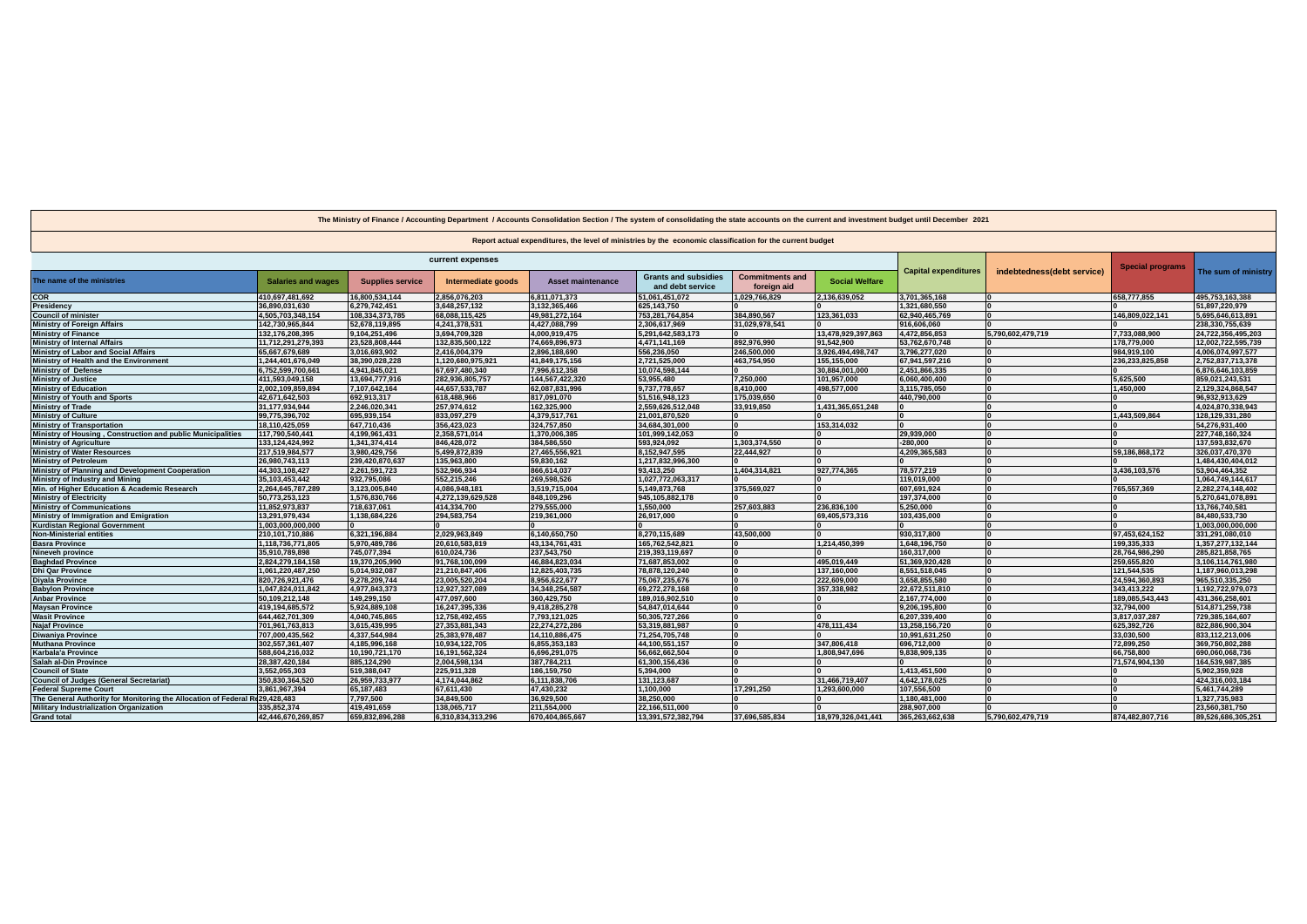| The Ministry of Finance / Accounting Department / Accounts Consolidation Section / The system of consolidating the state accounts on the investment budget until December 2021 |                         |                          |                                               |                                      |                         |                     |
|--------------------------------------------------------------------------------------------------------------------------------------------------------------------------------|-------------------------|--------------------------|-----------------------------------------------|--------------------------------------|-------------------------|---------------------|
| Report actual expenditures, the level of ministries by economic classification for the investment budget                                                                       |                         |                          |                                               |                                      |                         |                     |
| The name of the ministries                                                                                                                                                     | The agricultural sector | <b>Industrial sector</b> | <b>Transport and</b><br>communications sector | <b>Buildings and services sector</b> | <b>Education sector</b> | The sum of ministry |
| <b>COR</b>                                                                                                                                                                     |                         |                          |                                               | 253,066,662                          |                         | 253,066,662         |
| <b>Council of minister</b>                                                                                                                                                     | 67,775,000              | 12,960,667,345           | 43,454,211,060                                | 423,270,646,551                      | 37,196,176,478          | 516,949,476,434     |
| <b>Ministry of Foreign Affairs</b>                                                                                                                                             |                         |                          |                                               | 5,346,670                            |                         | 5,346,670           |
| <b>Ministry of Finance</b>                                                                                                                                                     |                         | $\Omega$                 | -121,717,601                                  | 22,935,753,393                       |                         | 22,814,035,792      |
| <b>Ministry of Internal Affairs</b>                                                                                                                                            |                         | $\bf{0}$                 | $\bf{0}$                                      | 102,515,147,871                      | $\mathbf{0}$            | 102,515,147,871     |
| <b>Ministry of Labor and Social Affairs</b>                                                                                                                                    |                         | 0                        | 0                                             | 1,185,000                            | 0                       | 1,185,000           |
| Ministry of Health and the Environment                                                                                                                                         |                         | $\bf{0}$                 | $\bf{0}$                                      | 124,361,365,427                      |                         | 124,361,365,427     |
| <b>Ministry of Defense</b>                                                                                                                                                     |                         | $\bf{0}$                 | 0                                             | 33,140,609,859                       | $\Omega$                | 33,140,609,859      |
| <b>Ministry of Justice</b>                                                                                                                                                     |                         | 0                        | l0                                            | 125,834,519,513                      | n.                      | 125,834,519,513     |
| <b>Ministry of Education</b>                                                                                                                                                   |                         | $\overline{\mathbf{0}}$  | $\overline{\mathbf{0}}$                       | <b>O</b>                             | 20,032,162,543          | 20,032,162,543      |
| <b>Ministry of Youth and Sports</b>                                                                                                                                            |                         | $\bf{0}$                 | l0                                            | 34,494,214,172                       |                         | 34,494,214,172      |
| <b>Ministry of Trade</b>                                                                                                                                                       |                         | 0                        | 1,926,106,190                                 | 192,803,750                          | $\bf{0}$                | 2,118,909,940       |
| <b>Ministry of Culture</b>                                                                                                                                                     |                         | $\bf{0}$                 | $\bf{0}$                                      | 2,034,978,170                        | $\bf{0}$                | 2,034,978,170       |
| <b>Ministry of Transportation</b>                                                                                                                                              |                         | $\bf{0}$                 | 538,548,458,434                               | $\mathbf{0}$                         | $\Omega$                | 538,548,458,434     |
| Ministry of Housing, Construction and public Municipalities                                                                                                                    |                         | 0                        | 214,042,966,556                               | 466,696,848,187                      | $\bf{0}$                | 680,739,814,743     |
| <b>Ministry of Agriculture</b>                                                                                                                                                 | 4,975,646,656           | 0                        | 0                                             | 0                                    | $\bf{0}$                | 4,975,646,656       |
| <b>Ministry of Water Resources</b>                                                                                                                                             | 223,778,882,635         | $\Omega$                 | l0                                            | 1,000,000                            | $\Omega$                | 223,779,882,635     |
| <b>Ministry of Petroleum</b>                                                                                                                                                   |                         | 7,704,965,267,373        | l0                                            | 10                                   | 5,000                   | 7,704,965,272,373   |
| Ministry of Planning and Development Cooperation                                                                                                                               |                         | $\bf{0}$                 | l0                                            | 10,452,682,449                       | 0                       | 10,452,682,449      |
| Ministry of Industry and Mining                                                                                                                                                |                         | 103,467,231,179          | 0                                             | $\bf{0}$                             |                         | 103,467,231,179     |
| Min. of Higher Education & Academic Research                                                                                                                                   |                         | 16,382,500               | 10                                            | 12,863,181,458                       | 15,851,318,595          | 28,730,882,553      |
| <b>Ministry of Electricity</b>                                                                                                                                                 |                         | 580,783,542,334          | 10                                            | 750,000                              | 0                       | 580,784,292,334     |
| Ministry of Immigration and Emigration                                                                                                                                         |                         |                          | l n                                           | 53,882,541                           | <sup>0</sup>            | 53,882,541          |
| <b>Non-Ministerial entities</b>                                                                                                                                                | 1,608,404,299           | 10,705,509,403           | 89,980,282,587                                | 47,798,116,176                       | 30,131,134,571          | 180,223,447,036     |
| <b>Basra Province</b>                                                                                                                                                          | 351,717,506             | 56,834,643,063           | 194,196,862,065                               | 512,086,864,216                      | 98,405,973,556          | 861,876,060,406     |
| Nineveh province                                                                                                                                                               | 3,932,458,848           | 6,413,864,996            | 33,282,947,839                                | 62,438,197,009                       | 9,699,353,377           | 115,766,822,069     |
| <b>Baghdad Province</b>                                                                                                                                                        |                         | 2,723,070,770            | 11,773,666,728                                | 45,010,522,759                       | 6,962,878,120           | 66,470,138,377      |
| <b>Dhi Qar Province</b>                                                                                                                                                        | 399,688,800             | 2,430,766,000            | 49,080,430,515                                | 24,525,955,452                       | 10,090,536,404          | 86,527,377,171      |
| <b>Divala Province</b>                                                                                                                                                         | 307,692,350             | 4,384,677,240            | 32,094,688,938                                | 18,925,429,554                       | 22,581,806,985          | 78,294,295,067      |
| <b>Babylon Province</b>                                                                                                                                                        | 1,616,446,902           | 1,977,982,594            | 44,833,340,519                                | 23,756,568,532                       | 33,873,635,989          | 106,057,974,536     |
| <b>Anbar Province</b>                                                                                                                                                          | 14,007,088,816          | 12,118,500,550           | 162,879,484,915                               | 179,148,814,455                      | 19,984,312,197          | 388,138,200,933     |
| <b>Maysan Province</b>                                                                                                                                                         |                         | 3,268,443,963            | 21,402,611,310                                | 21,263,806,036                       | 15,863,474,886          | 61,798,336,195      |
| <b>Wasit Province</b>                                                                                                                                                          |                         | 790.517.756              | 26,911,106,686                                | 41.493.938.290                       | 13,731,358,871          | 82,926,921,603      |
| <b>Najaf Province</b>                                                                                                                                                          |                         | 5.682.085.720            | 25,948,207,208                                | 53,462,578,752                       | 15,950,068,858          | 101,042,940,538     |
| <b>Diwaniya Province</b>                                                                                                                                                       |                         | 4,289,585,065            | 21,666,378,849                                | 24, 133, 784, 569                    | 6,436,914,669           | 56,526,663,152      |
| <b>Muthana Province</b>                                                                                                                                                        | 836,555,000             | 1,246,960,313            | 37,087,614,733                                | 16,959,609,129                       | 29,492,266,973          | 85,623,006,148      |
| Karbala'a Province                                                                                                                                                             | 785,295,876             | 5,135,012,635            | 50,429,697,269                                | 43,232,214,437                       | 7,628,712,627           | 107,210,932,844     |
| Salah al-Din Province                                                                                                                                                          |                         | 15,368,941,000           | 2,007,928,000                                 | 64,706,775,150                       | 902,479,000             | 82,986,123,150      |
| <b>Council of Judges (General Secretariat)</b>                                                                                                                                 |                         | n                        | n                                             | 451,139,000                          | $\Omega$                | 451,139,000         |
| <b>Grand total</b>                                                                                                                                                             | 252,667,652,688         | 8,535,563,651,800        | 1,601,425,272,800                             | 2,538,502,295,189                    | 394,814,569,699         | 13,322,973,442,176  |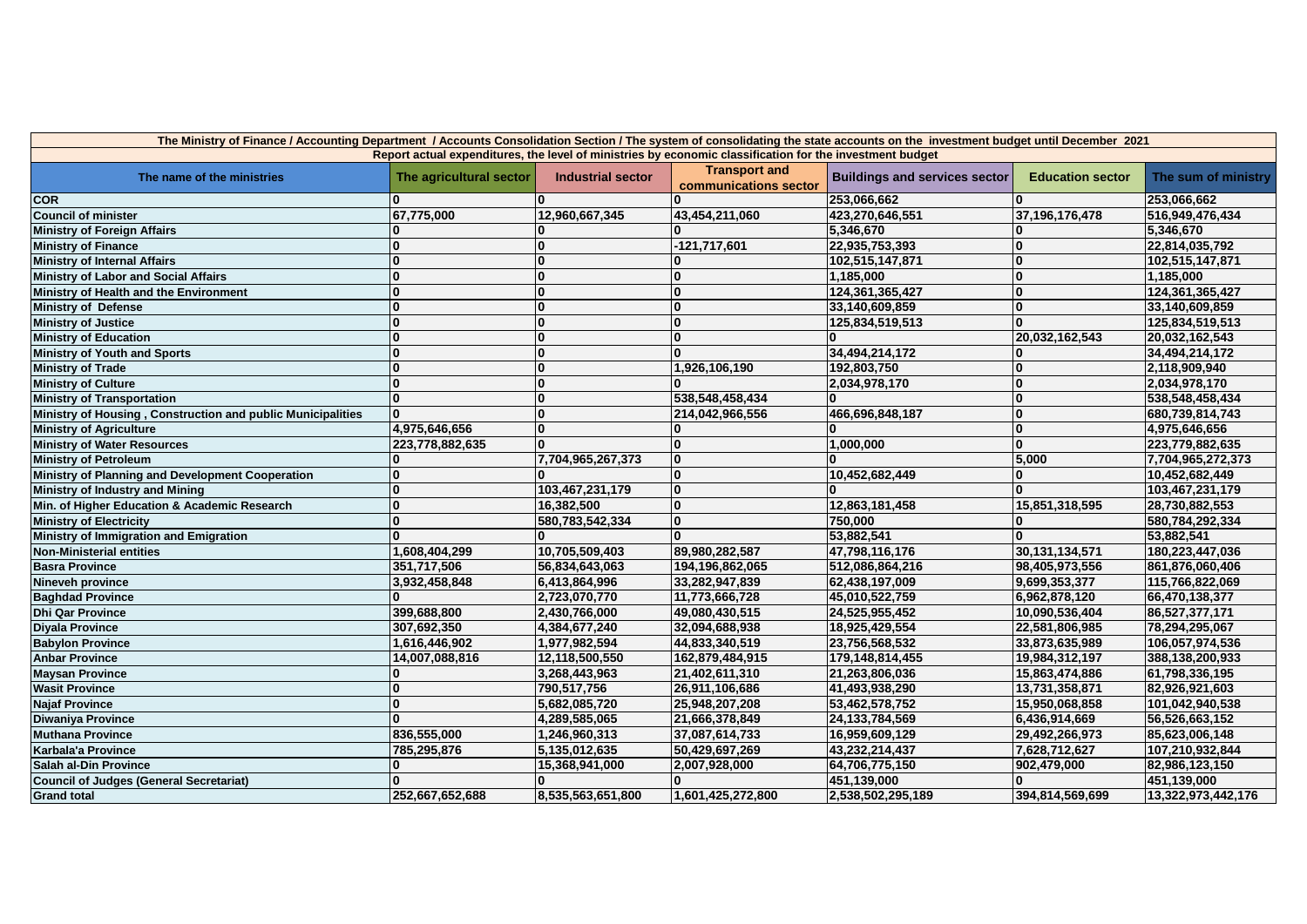| The Ministry of Finance / Accounting Department / Accounts Consolidation Section / The system of<br>consolidating the state accounts on the current budget until December 2021 |                                                                       |                    |  |  |  |  |
|--------------------------------------------------------------------------------------------------------------------------------------------------------------------------------|-----------------------------------------------------------------------|--------------------|--|--|--|--|
|                                                                                                                                                                                | Report expenditures by economic classification for the current budget |                    |  |  |  |  |
| <b>Type of expense</b>                                                                                                                                                         | <b>Current Budget</b><br>The names of the chapters                    |                    |  |  |  |  |
|                                                                                                                                                                                | <b>Employee compensation</b>                                          | 42,446,670,269,857 |  |  |  |  |
|                                                                                                                                                                                | The required service                                                  | 659,832,896,288    |  |  |  |  |
|                                                                                                                                                                                | Intermediate goods                                                    | 6,310,834,313,296  |  |  |  |  |
|                                                                                                                                                                                | <b>Maintenance of assets</b>                                          | 670,404,865,667    |  |  |  |  |
| current expenses                                                                                                                                                               | <b>Grants and subsidies and debt service</b>                          | 13,391,572,382,794 |  |  |  |  |
|                                                                                                                                                                                | <b>Commitments and foreign aid</b>                                    | 37,696,585,834     |  |  |  |  |
|                                                                                                                                                                                | <b>Social Welfare</b>                                                 | 18,979,326,041,441 |  |  |  |  |
|                                                                                                                                                                                | <b>Total current expenses</b>                                         | 82,496,337,355,177 |  |  |  |  |
| <b>Capital expenditures</b>                                                                                                                                                    | <b>Capital expenditures</b>                                           | 365,263,662,638    |  |  |  |  |
| <b>indebtedness</b>                                                                                                                                                            | debt service                                                          | 5,790,602,479,719  |  |  |  |  |
|                                                                                                                                                                                | <b>Employees Compensation</b>                                         | 18,076,234,442     |  |  |  |  |
|                                                                                                                                                                                | The required service                                                  | 60,187,981,361     |  |  |  |  |
| <b>Special programs</b>                                                                                                                                                        | Intermediate goods                                                    | 218,468,623,718    |  |  |  |  |
|                                                                                                                                                                                | <b>Maintenance of assets</b>                                          | 454,770,098,619    |  |  |  |  |
|                                                                                                                                                                                | <b>Capital expenditures</b>                                           | 77,771,399,004     |  |  |  |  |
|                                                                                                                                                                                | <b>Grants and subsidies and debt service</b>                          | 45,208,470,572     |  |  |  |  |
|                                                                                                                                                                                | <b>Total Special Programs</b>                                         | 874,482,807,716    |  |  |  |  |
| <b>Grand total</b>                                                                                                                                                             | 89,526,686,305,251                                                    |                    |  |  |  |  |

**The Ministry of Finance / Accounting Department / Accounts Consolidation Section / The system of consolidating the state accounts on the investment budget until December 2021**

| Report on expenditure by sector for the investment budget |                          |  |  |  |
|-----------------------------------------------------------|--------------------------|--|--|--|
| The names of the sectors                                  | <b>Investment budget</b> |  |  |  |
| The agricultural sector                                   | 252,667,652,688          |  |  |  |
| <b>Industrial sector</b>                                  | 8,535,563,651,800        |  |  |  |
| Transport and communications sector                       | 1,601,425,272,800        |  |  |  |
| <b>Buildings and services sector</b>                      | 2,538,502,295,189        |  |  |  |
| <b>Education sector</b>                                   | 394,814,569,699          |  |  |  |
| <b>Grand total</b>                                        | 13,322,973,442,176       |  |  |  |

**The Ministry of Finance / Accounting Department / Accounts Consolidation Section / The system of consolidating the state accounts on the investment budget until December 2021**

**A Report on the expenditure of the investment budget at the level of types of investment** 

| <b>Types of investment</b>        | <b>Investment budget</b> |
|-----------------------------------|--------------------------|
| <b>Investment Platform</b>        | 11,074,833,896,488       |
| <b>Development of regions</b>     | 1,459,044,038,045        |
| Petrodollar                       | 739,383,296,102          |
| <b>Reviving the Marshlands</b>    | 1,470,244,737            |
| <b>Poverty Reduction Strategy</b> | 48,241,966,804           |
| <b>Grand total</b>                | 13,322,973,442,176       |